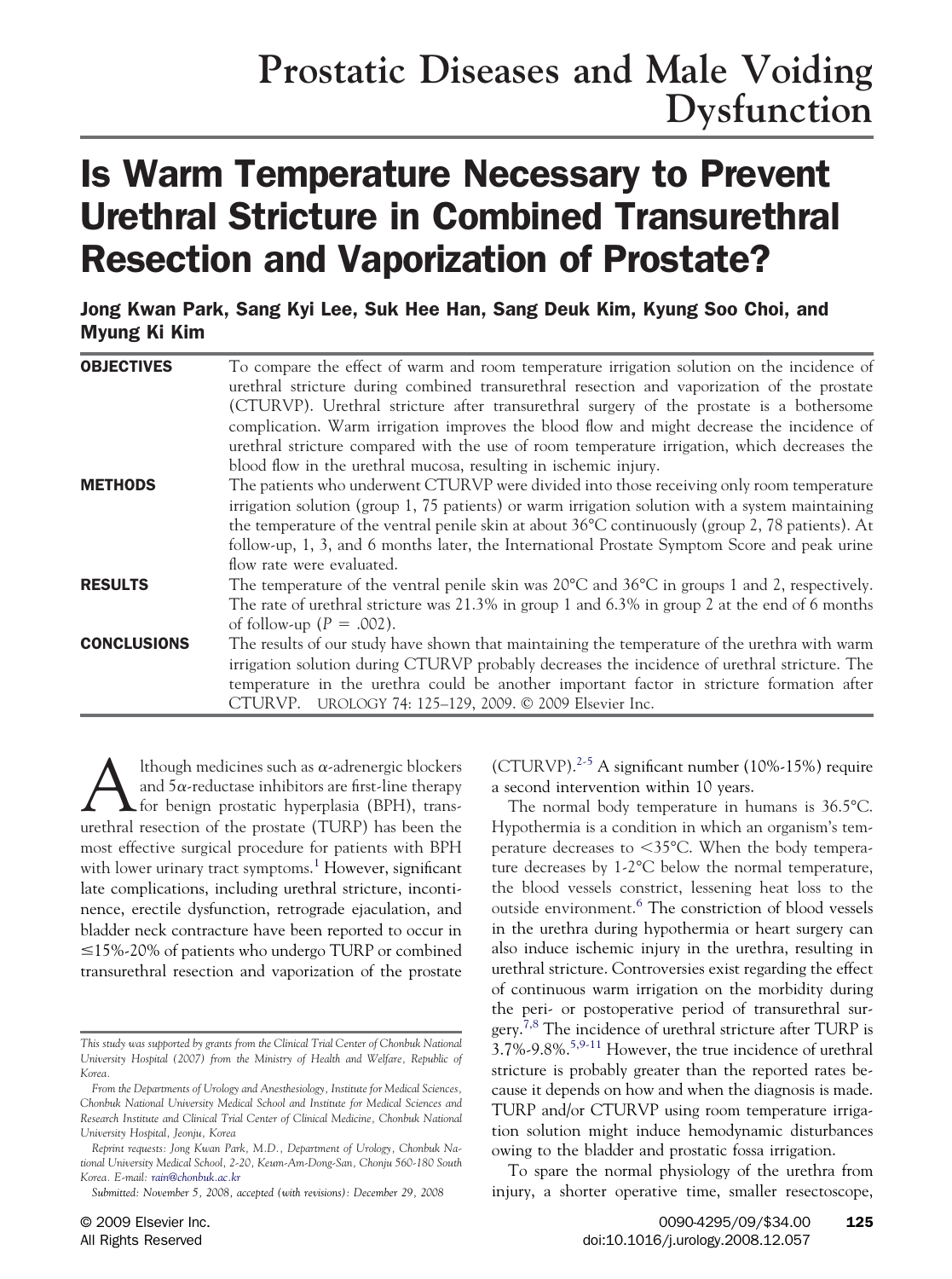minimal handling of the urethra, and good blood circulation in the urethra are helpful during transurethral surgery. A smaller urethral catheter and short indwelling period for a Foley catheter are also effective after trans-urethral surgery.<sup>[11,12](#page-4-0)</sup> However, urethral stricture is inevitable. The common sites of postoperative urethral stricture are just inside the external meatus, the penoscrotal junction, mid-bulbar, and just below the urethral sphincter, even with careful technique during the peri- and postoperative period.<sup>[11](#page-4-0)</sup>

Because continuous irrigation with room temperature solution might disturb the blood circulation in the urethra, resulting in urethral stricture, we compared the complications after warm irrigation solution vs room temperature irrigation solution during CTURVP in patients with BPH.

## MATERIAL AND METHODS

We performed a retrospective study of 167 patients who had undergone CTURVP by the same surgeon to treat BPH at our institution. The hospital ethical review committee approved the study, and all 167 patients provided written informed consent. Of the 167 patients, 153 were completely evaluated at 6 months of follow-up. The patients were divided into 2 groups. In group 1 ( $n = 75$ ), each patient underwent CTURVP using room temperature irrigation solution. In group 2 ( $n = 78$ ), each patient underwent CTURVP using warm irrigation solution and a device to maintain the temperature of the ventral penile skin at about 36°C continuously. The irrigation solution was warmed to 39-40°C before surgery. CTURVP was performed with the patient under spinal or general anesthesia.

#### Preparation of Irrigation Solution

The irrigation solution was stored at room temperature, and the temperature of the fluid was recorded during surgery. The warm irrigation fluid was prepared using a heater, set at 40°C, slightly lower than the set temperature just before entering the sheath of the resectoscope.

#### Preparation of Device Maintaining Urethral **Temperature**

The warm urethral temperature was achieved in 2 ways: first, continuous irrigation using a warm solution at 40°C was passed through the sheath of the resectoscope to maintain the urethra and bladder temperature; and second, a device was used to maintain the penis at isotherma, with gauze surrounding the penis, a temperature sensor, a tube, and a condom (Fig. 1). The temperature sensor was located between the ventral skin of the proximal penis and the gauze. The tube was located between the ventral skin of the distal penis and gauze, with continuously flowing warm solution to maintain the penile temperature at 36°C, with the penis surrounded by gauze covered with a condom (Fig. 1). Intraoperative temperature monitoring of ventral penile skin in front of the urethra was performed continuously to assess the thermal status of the urethra during the procedure, immediately before starting irrigation and just after the resectoscope was removed from the urethra. Each patient also had his right index finger temperature monitored for control. The temperature was automatically monitored every 5 minutes. The



Figure 1. Penile warming device used to maintain isothermic penis was composed of gauze surrounding penis, temperature sensor (white arrow), and tubing (black arrow), with continuously flowing warm solution to maintain temperature of ventral penile skin at 36°C. Condom covered system and penis.

amount of the resected prostatic tissue (g), resection time (minutes), intraoperative complications, hemoglobin and hematocrit, serum electrolyte concentration, hospital stay, duration of Foley catheterization, and need for transfusion were recorded. A postoperative estimation of the hemoglobin and hematocrit and electrolytes was performed 1 hour after surgery.

#### Preoperative Evaluation

The preoperative workup included determination of the prostate volume as assessed by digital rectal examination and transrectal ultrasonography (BK Medical, Herlev, Denmark), International Prostate Symptom Score, quality of life score, International Index of Erectile Function questionnaire, serum prostate-specific antigen concentration, complete blood count, blood chemistry, and uroflowmetry (peak urinary flow rate [Omax]).

#### Operative Technique

CTURVP was performed in a similar manner as for standard resection, apart from the high-cutting power for vaporization and resection. The operation field was cleaned with Betadine solution and the urethra lubricated with chlorhexidine jelly. Resection was performed using the 22F continuous-flow resectoscope and cutting loop (Karl Storz GmbH, Tuttlingen, Germany). During the operation, surgical jelly was frequently applied to the meatus. The electrosurgical generator (AUTOCON, Karl Storz) was set to 150 W for cutting and vaporization and 60 W for coagulation. A camera was used during CTURVP. At the end of the operation, a 16F Foley catheter (Bard GmbH, Karlsruhe, Germany) coated with standard latex and polyvinyl chloride was inserted and mildly traced for hemostasis until the urine became clear. The postoperative catheterization time was recorded.

To analyze the early and late complications, as well as their evolution, follow-up visits were scheduled at 1, 3, and 6 months. The follow-up protocol included International Prostate Symptom Score, quality of life score, Qmax, the International Index of Erectile Function questionnaire, and continence assessment by interview. The reported stricture rate in each group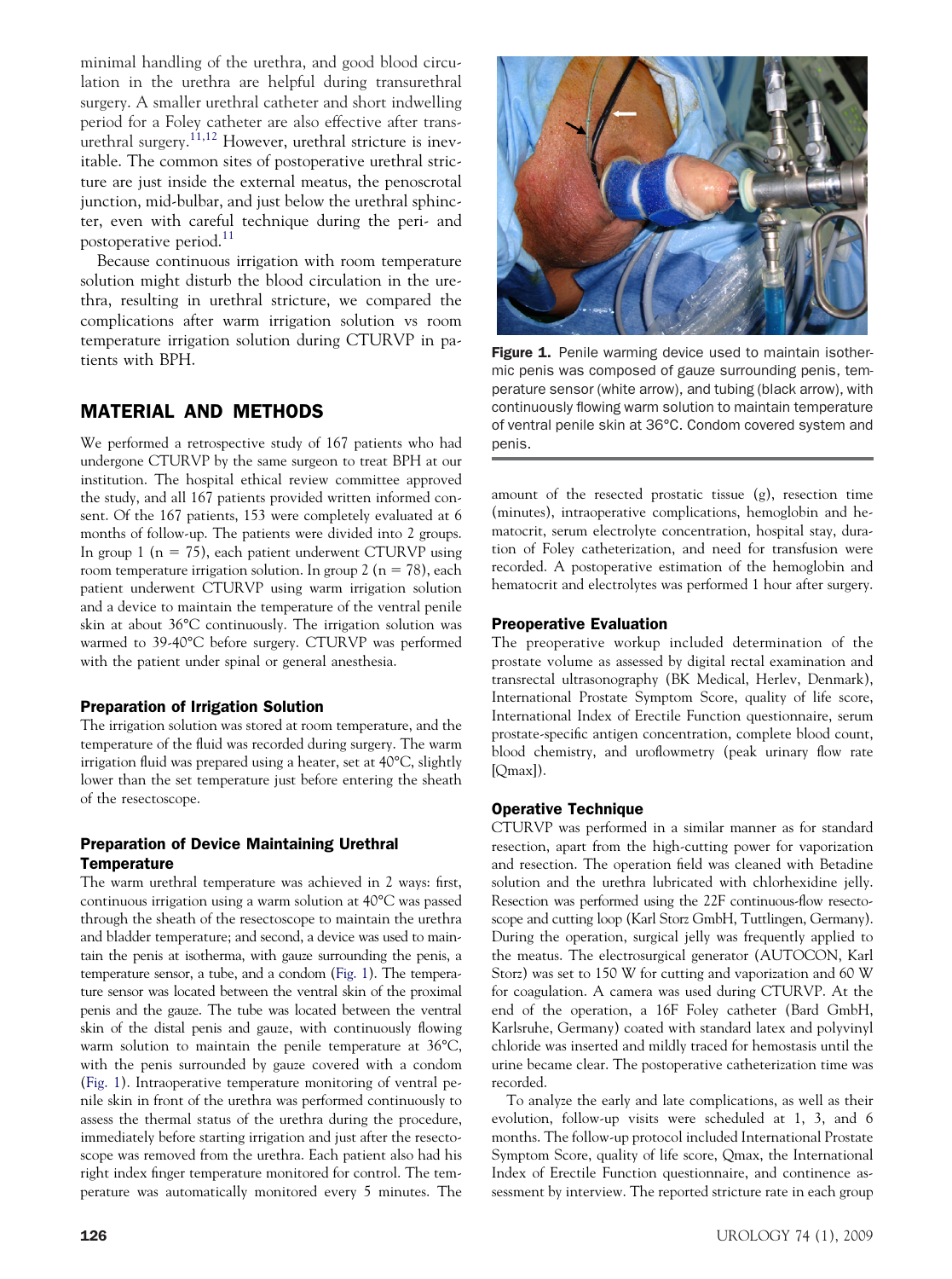was determined by whether the patients with aggravation in their Qmax or symptom score compared with baseline underwent retrograde urethrography or cystoscopy.

#### Follow-up

In both groups, the number of patients attending the follow-up visits decreased with time. Thus, complete follow-up evaluations were achieved in 163 patients (group 1, 81; group 2, 82), 160 patients (group 1, 79; group 2, 81), and 153 patients (group 1, 75; group 2, 78) at the end of 1, 3, and 6 months, respectively.

#### Statistical Analysis

The data were analyzed using the Statistical Package for Social Sciences, version 11, for Windows (SPSS, Chicago, IL). A comparison of the mean values was done using the  $\chi^2$  test, and *P* - .05 was considered significant.

## RESULTS

The pre-, peri-, and postoperative parameters are listed in Table 1. The prostatic weight was  $>60$  g in 21 patients in group 1 and 19 patients in group 2. The resected prostate volume was  $20.9 \pm 5.9$  g in group 1 and  $22.3 \pm 7.3$  g in group 2, with no statistical significance. In both groups, the prostate was resected by  $>44\%$  of the total prostate volume. The changes in the symptom score and Qmax at 1, 3, and 6 months postoperatively are listed in [Table 2.](#page-3-0) In both groups, the symptom scores had improved significantly at 1, 3, and 6 months of follow-up compared with the pretreatment values. No statistically significant differences were found in symptomatic improvement or Qmax between the 2 groups. The mean postoperative catheterization time was 1.9 and 2.4 days (range 1-5) respectively, and the mean postoperative hospital stay was 3.1 and 3.3 days (range 1-7) in groups 1 and 2, respectively, with no statistically significant differences between the 2 groups.

In groups 1 and 2, meatal stricture developed in 17.3% and 1.3% ( $P <$  .002) and bulbous urethral stricture in 4% and 5.1% at the end of 6 months, respectively. At the end of surgery, injury to the proximal bulbous urethra by compression from the sheath of resectoscope was usually visualized, and this could develop into a stricture [\(Fig.](#page-3-0) [2A](#page-3-0),B). Multiple narrow rings in the penile urethra were also found and could develop into stricture after CTURVP [\(Fig. 2C](#page-3-0)). However, the strictures were easily treated by soundation or internal urethrotomy, except for severe urethral stricture [\(Fig. 2D](#page-3-0),E). Significant differences were found in the incidence of urethral stricture between the 2 groups, with an incidence of 21.3% vs 6.4% in groups 1 and 2, respectively  $(P = .002)$ .

#### COMMENT

In our study, CTURVP using warm irrigation solution decreased the incidence of urethral stricture compared with the incidence using room temperature irrigation solution.

Table 1. Comparison of pre-, peri-, and postoperative variables between groups

| Variable                                         | Group 1         | Group 2                         |
|--------------------------------------------------|-----------------|---------------------------------|
| Preoperative                                     |                 |                                 |
| Age $(y)$                                        | 69.6 $\pm$ 7.0  | $68.3 \pm 6.9$                  |
| Total prostate volume<br>$\rm (cm^3)$            |                 | $46.7 \pm 18.8$ $48.1 \pm 20.2$ |
| Transition zone volume<br>$\rm (cm^3)$           |                 | $22.9 \pm 14.3$ 24.0 $\pm$ 12.3 |
| Total PSA (ng/mL)                                | $4.08 \pm 4.9$  | $4.7 \pm 6.5$                   |
| Free PSA (ng/mL)                                 | $1.56 \pm 3.2$  | $1.38 \pm 3.8$                  |
| Peri- and postoperative                          |                 |                                 |
| Mean operative time (min)                        | $51.9 \pm 22.9$ | $67.4 \pm 23.7$                 |
| Mean temperature (°C)                            | $24.3 \pm 1.2$  | $36.8 \pm 0.7$                  |
| Mean resected prostate<br>volume $\text{(cm}^3)$ | $20.9 + 5.9$    | $22.3 + 7.3$                    |
| Mean prostate volume<br>remaining $(cm3)$        | $16.3 \pm 6.8$  | $21.0 \pm 8.6$                  |
| Mean catheter time (d)                           | $1.9 \pm 1.2$   | $2.4 \pm 1.6$                   |
| Mean hospital day (d)                            | $3.3 \pm 1.7$   | $3.1 + 1.5$                     |

 $PSA =$  prostate-specific antigen.

TURP using radiofrequency energy is the cornerstone of surgical management of  $BPH$ .<sup>[1,13](#page-3-0)</sup> Despite the improvements in surgical instruments and techniques, TURP is associated with morbidity at a rate of  $\leq 30\%$ , including transurethral resection syndrome, bleeding, infection, urinary retention, incontinence, urethral stricture, blad-der neck stenosis, and retrograde ejaculation.<sup>[2,6-9](#page-3-0)</sup> However, the exact etiology of urethral stricture is still controversial. The suggested factors involved in urethral stricture formation after TURP include infection, mechanical trauma, ischemic urethral mucosa, prolonged indwelling catheter time, use of local anesthesia, and electrical injury by a stray current.<sup>14-17</sup>

The human body loses heat to the environment by 4 heat transfer modes: radiation, convection, evaporation, and conduction. When the body temperature decreases by 2-4°C, shivering becomes more violent and the surface blood vessels constrict further as the body focuses its remaining resources on keeping the temperature of the vital organs.<sup>9</sup> However, when the deep body temperature is increased by 1°C, the total peripheral resistance is decreased by 11% and skin blood flow is improved.<sup>[18](#page-4-0)</sup>

During TURP using warm irrigation solution, the body temperature only decreased by  $0.27$ -0.74 $^{\circ}$ C.<sup>[19,20](#page-4-0)</sup> However, if room temperature solution was used to irrigate during transurethral surgery, the body temperature decreases 1.5°C/h. Also, the urethral temperature is lower than the body temperature, because the urethra is com-pletely exposed to the surrounding environment.<sup>[19](#page-4-0)</sup> When the urethral temperature decreases by the constriction of the blood vessels, ischemia induced by hypoxia can occur more easily than during warm conditions.<sup>19</sup> Moreover, mechanical manipulation is added to the ischemic condition, and the blood circulation in the urethra is worsened, resulting in the development of urethral stricture. The urethral ischemia caused by the decrease of the blood supply in the urethral mucosa has an important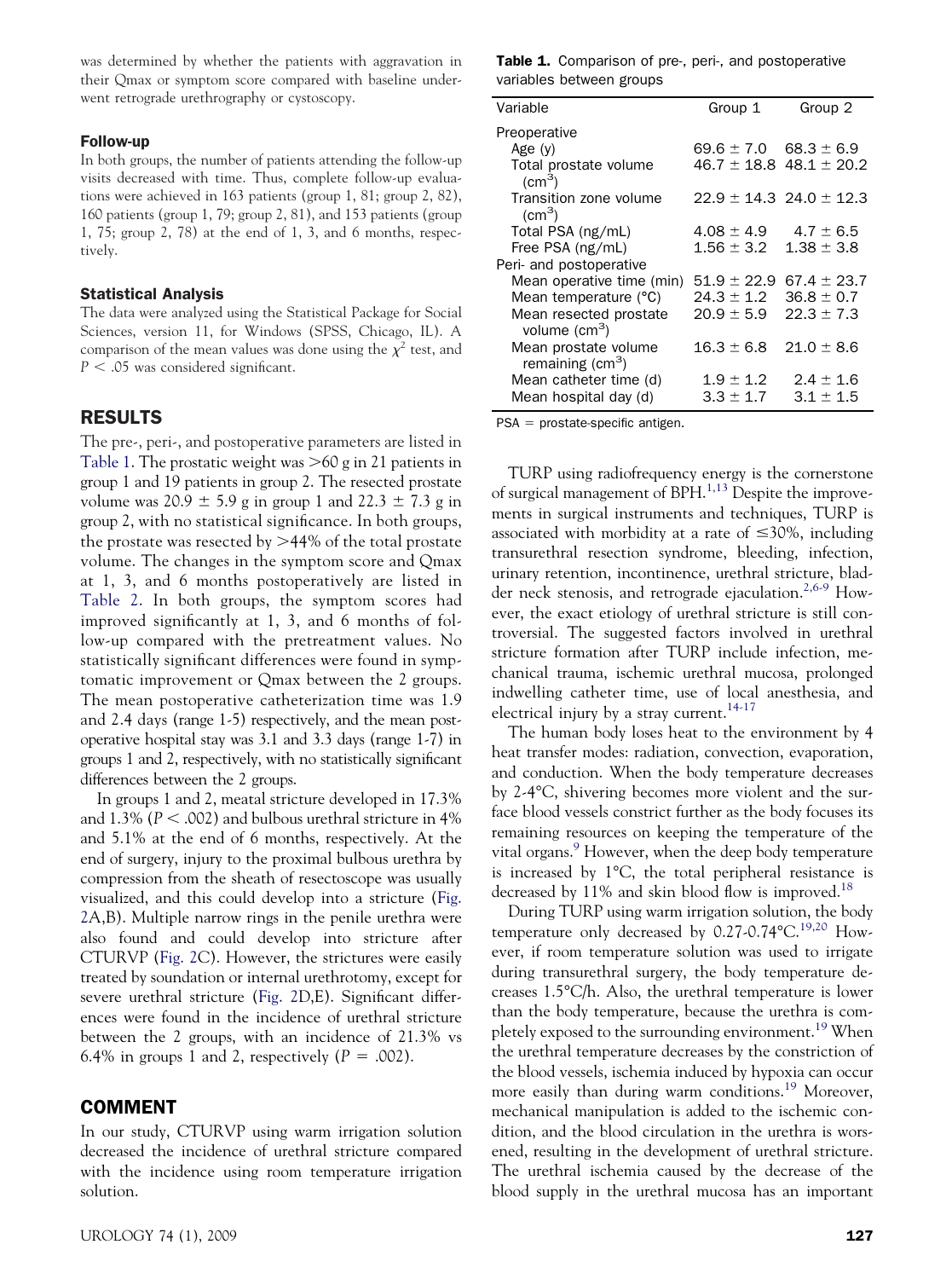<span id="page-3-0"></span>

| Variable      |                | Postoperative (mo) |                |                |
|---------------|----------------|--------------------|----------------|----------------|
|               | Preoperative   |                    | З              | 6              |
| <b>IPSS</b>   |                |                    |                |                |
| Group 1       | $19.1 \pm 8.4$ | $16.2 \pm 3.7$     | $12.7 \pm 4.3$ | $10.7 \pm 3.3$ |
| Group 2       | $20.9 \pm 5.9$ | $15.9 \pm 4.1$     | $13.4 \pm 4.5$ | $10.1 \pm 3.8$ |
| $Qmax$ (mL/s) |                |                    |                |                |
| Group 1       | $9.4 \pm 5.7$  | $11.2 \pm 3.3$     | $14.5 \pm 6.3$ | $16.8 \pm 9.7$ |
| Group 2       | $8.9 \pm 5.3$  | $11.3 \pm 3.9$     | $13.7 \pm 7.9$ | $17.5 \pm 7.8$ |

 $IPSS = International Prostate Symptom Score$ ;  $Omax = peak$  urinary flow rate.



Figure 2. (A) Urethroscopy showing normal mucosa of proximal bulbous urethra before combined transurethral resection and vaporization of prostate (CTURVP). (B) Urethroscopy showing injured proximal bulbous urethra (solid arrow) that had been compressed by sheath of resectoscope during CTURVP. Injured urethra might develop stricture postoperatively. (C) Urethroscopy showing multiple constrictions like bands in penile urethra (open arrows). (D) Urethroscopy showing urethral stricture in proximal bulbous urethra (solid arrow) at 3 months after CTURVP. (E) Urethra completely dilated by soundation (open arrow).

role in the development of stricture during transurethral surgery or urethral catheterization.<sup>7</sup>

In our study, the incidence of urethral stricture was significantly increased, at 21.3%, in the patients who underwent CTURVP using room temperature irrigation solution and was greater than the rate in other reports. The incidence of urethral stricture after CTURVP depends on the method used to diagnose it and period in which the evaluation is undertaken. The frequency of urethral stricture might be much greater if we were to check all patients who undergo transurethral surgery. When CTUPVP was performed using warm irrigation solution, the incidence of urethral stricture decreased significantly to 6.4%. Therefore, when the efficiency of the 2 techniques was compared in terms of the formation of stricture after CTURVP, warm irrigation was significantly more efficient than room temperature irrigation. Although the incidence of urethral stricture in our study was very high compared with other reports, we do not know the mechanism for this finding.

The hypothesis concerning the etiology of urethral stricture after TURP is as follows. The mechanical damage in the urethral mucosa leads to leakage of urine, resulting in inflammation and scar formation. Another hypothesis is that the catheter, a foreign body, is placed in the mucosal lesion and keeps the wound wide open, resulting in sustaining infection and scar formation. Regardless of the mechanism of urethral stricture formation after TURP, the results of our study have shown that using warm irrigation solution during CTURVP decreases the incidence of urethral stricture and that a lower temperature might be another cause of urethral stricture formation after transurethral prostate surgery.

## **CONCLUSIONS**

Warm irrigation and a system to maintain the penis at isothermia during CTURVP might decrease the incidence of urethral stricture and morbidity. The difference in the incidence of urethral stricture between the 2 groups showed that warm irrigation is more efficient than room temperature irrigation in the prevention of urethral stricture.

#### References

- 1. Souverein PC, Erkens JA, de la Rosette JJ, et al. Drug treatment of benign prostatic hyperplasia and hospital admission for BPH-related surgery. *Eur Urol*. 2003;43:528-534.
- 2. Mebust WK, Holtgrewe HL, Cockett AT, et al. Transurethral prostatectomy: immediate and postoperative complications—a cooperative study of 13 participating institutions evaluating 3885 patients. *J Urol*. 1989;141:243-247.
- 3. Tan A, Liao C, Mo Z, et al. Meta-analysis of holmium laser enucleation versus transurethral resection of the prostate for symptomatic prostatic obstruction. *Br J Surg*. 2007;94:1201-1208.
- 4. Hammadeh MY, Madaan S, Hines J, et al. 5-Year outcome of a prospective randomized trial to compare transurethral electrovaporization of the prostate and standard transurethral resection. *Urology*. 2003;61:1166-1171.
- 5. Rassweiler J, Teber D, Kuntz R, et al. Complications of transurethral resection of the prostate (TURP)—incidence, management, and prevention. *Eur Urol*. 2006;50:969-979.
- 6. Hanania NA, Zimmerman JL. Accidental hypothermia. *Crit Care Clin*. 1999;15:235-249.
- 7. Pit MJ, Tegelaar RJ, Venema PL. Isothermic irrigation during transurethral resection of the prostate: effects on peri-operative hypothermia, blood loss, resection time and patient satisfaction. *Br J Urol*. 1996;78:99-103.
- 8. Jaffe JS, Mccullough TC, Harkaway RC, et al. Effects of irrigation fluid temperature on core body temperature during transurethral resection of the prostate. *Urology*. 2001;57:1078-1071.